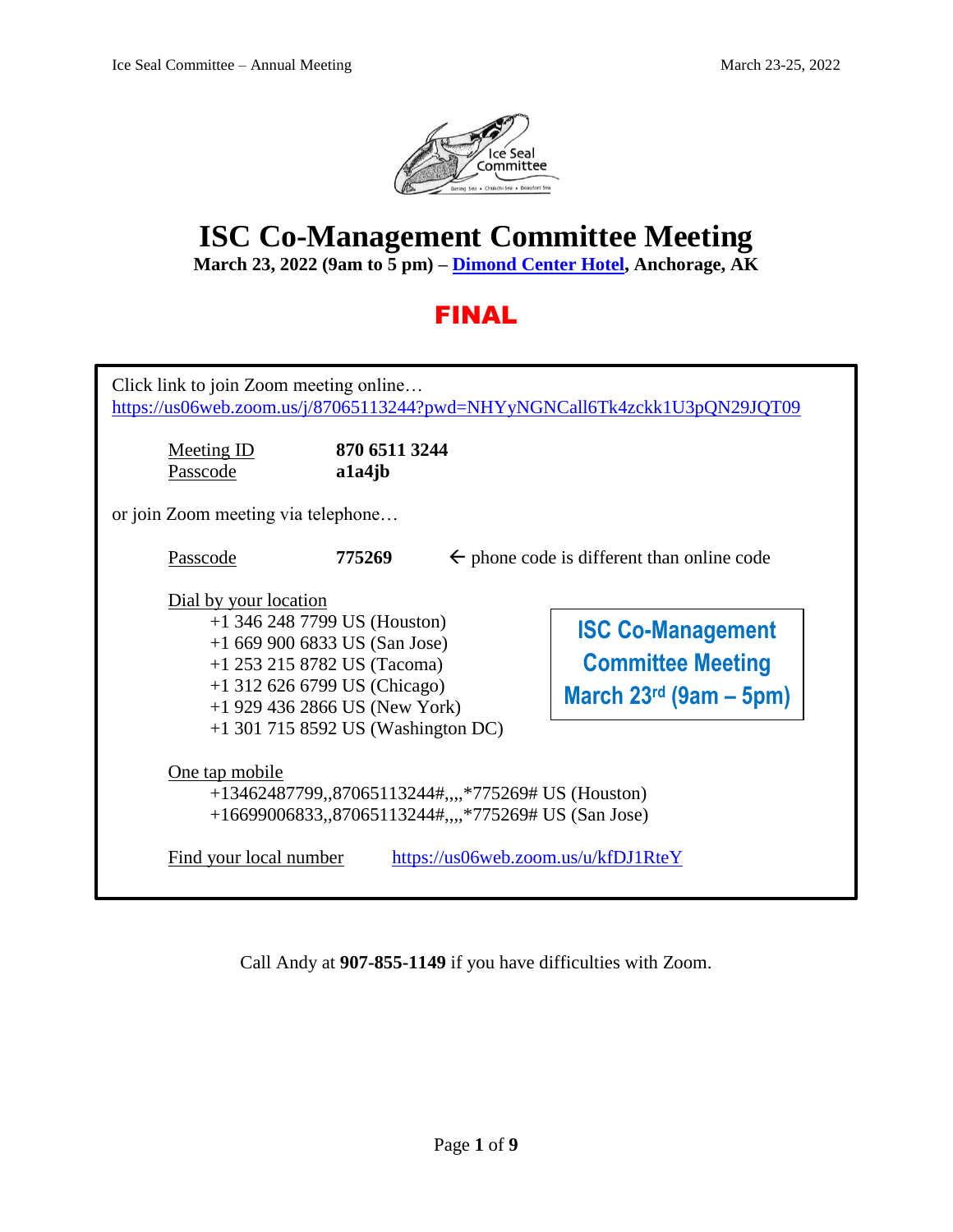# **ISC Co-Management Committee Meeting**

**March 23, 2022 (9am to 5 pm) – [Dimond Center Hotel,](https://www.dimondcenterhotel.com/) Anchorage, AK**

### FINAL

1. **Call to Order (9 am)** 2021 Co-management Committee Chair (NOAA)

### **2. Invocation**

**3. Roll Call** *Call [Quorum](https://www.iceseals.org/_files/ugd/a3b1bd_181f9d3c44c64726a5d75a97a9930866.pdf) for Co-Management Committee meeting = 6 <i>members* 

| <b>Ice Seal Committee</b>                        |                                 | Virtual | <b>Present</b> | <b>Absent</b> |
|--------------------------------------------------|---------------------------------|---------|----------------|---------------|
| <b>Bristol Bay Native Association</b>            | Heidi Kritz                     |         |                |               |
| <b>Association of Village Council Presidents</b> | Jennifer Hooper                 |         |                |               |
|                                                  | Kawerak, Inc.   Brandon Ahmasuk |         |                |               |
| Maniilaq Association                             | Percy Ballot                    |         |                |               |
| North Slope Borough                              | <b>Billy Adams</b>              |         |                |               |

| <b>NOAA – NMFS - MML</b>                        |                     | <b>Virtual</b> | <b>Present</b> | <b>Absent</b> |
|-------------------------------------------------|---------------------|----------------|----------------|---------------|
| Assistant Regional Administrator, Alaska Region | Jon Kurland         |                |                |               |
| Program Manager, Polar Ecosystems Program       | Michael Cameron     |                |                |               |
| Biologist, Alaska Region                        | <b>Barb Mahoney</b> |                |                |               |
|                                                 | Total               |                |                |               |

**4. Introductions** & Meeting Logistics

| 6. Select Chair<br><u>1980</u>                                                                                        | from the Ice Seal Committee |
|-----------------------------------------------------------------------------------------------------------------------|-----------------------------|
| 7. Adopt Agenda <b>Martin Martin Committee</b> July 1. Adopt Agenda Martin Committee 1. Adopt Agenda Martin Committee |                             |
|                                                                                                                       |                             |
| 9. National Marine Fisheries Service, Alaska Region                                                                   |                             |
|                                                                                                                       | Kristin Cieciel             |
| b. Update on critical habitat designations <b>manufactures</b> Jon Kurland & Tammy Olson                              |                             |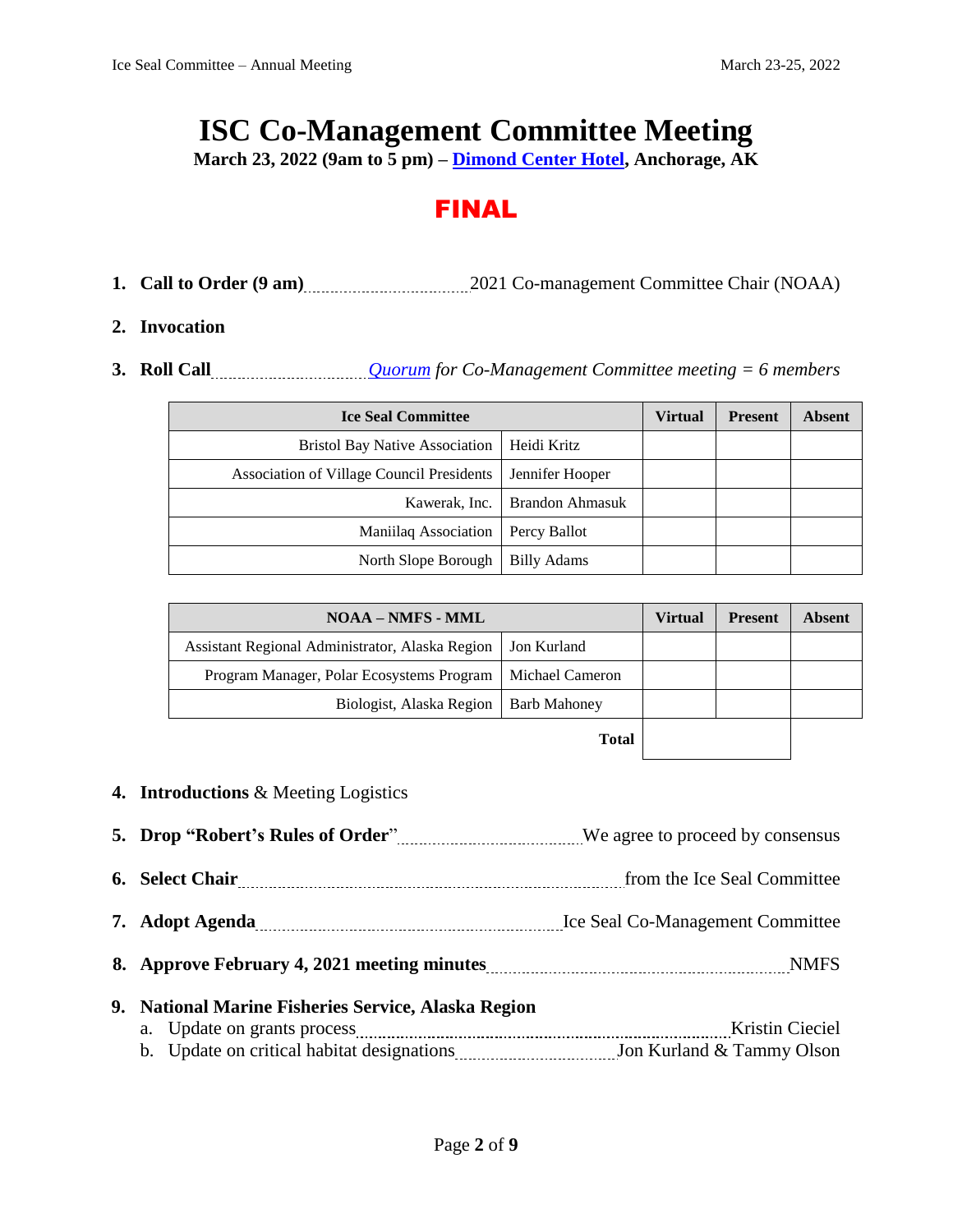|                              | <b>10. Ise Seal Committee</b>                                                                                                                                                                                                        |  |  |  |  |  |
|------------------------------|--------------------------------------------------------------------------------------------------------------------------------------------------------------------------------------------------------------------------------------|--|--|--|--|--|
|                              | a. Chairman Billy Adams                                                                                                                                                                                                              |  |  |  |  |  |
|                              |                                                                                                                                                                                                                                      |  |  |  |  |  |
|                              | 11. Marine Mammal Health and Stranding Response Program Barbara Mahoney<br>a. Draft Programmatic EIS, published 23-May 2021 (late)<br>i. Public comment period was extended to 28-July 2021<br>b. Final Programmatic EIS is due soon |  |  |  |  |  |
|                              |                                                                                                                                                                                                                                      |  |  |  |  |  |
| 13. ISC & NMFS monthly calls |                                                                                                                                                                                                                                      |  |  |  |  |  |
|                              | 14. Closing comments                                                                                                                                                                                                                 |  |  |  |  |  |
|                              | 15. Date for next meeting                                                                                                                                                                                                            |  |  |  |  |  |
|                              | 16. Adjourn                                                                                                                                                                                                                          |  |  |  |  |  |
|                              |                                                                                                                                                                                                                                      |  |  |  |  |  |
|                              |                                                                                                                                                                                                                                      |  |  |  |  |  |

### **Executive Session**

- ISC: Billy Adams, Brandon Ahmasuk, Percy Ballot, Jennifer Hooper, Heidi Kritz
- NMFS: Jon Kurland, Michael Cameron, Barbara Mahoney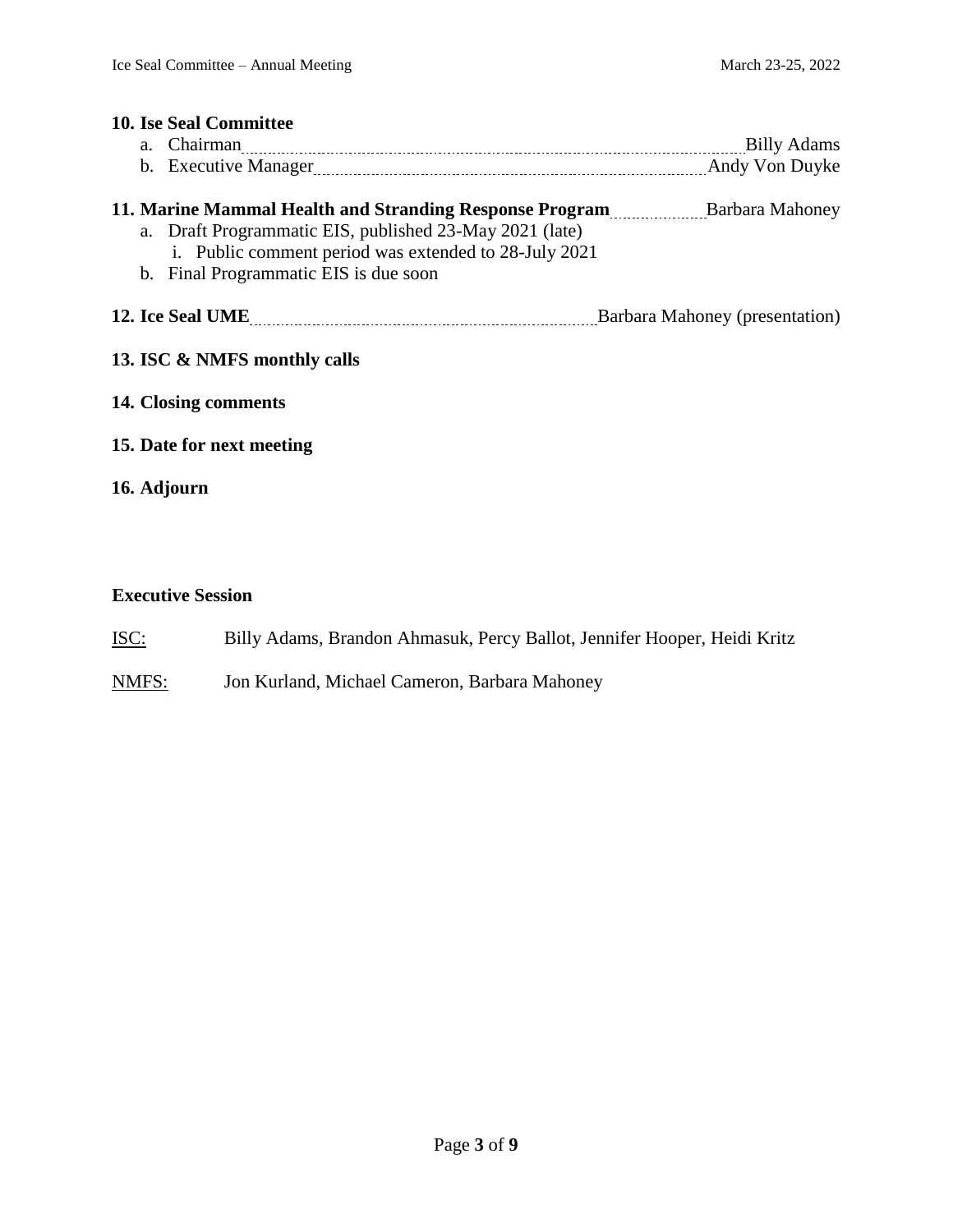

# **Ice Seal Committee - Board Meeting**

**March 24-25, 2022 (9am to 5 pm) – [Dimond Center Hotel,](https://www.dimondcenterhotel.com/) Anchorage, AK**

## FINAL

| Click link to join Zoom meeting online                        |                                                                                                                                                                                                              |  | https://us06web.zoom.us/j/81649768015?pwd=dXh5dVp3Ni9RcmJ3TG5pZTZLNmtQdz09 |  |
|---------------------------------------------------------------|--------------------------------------------------------------------------------------------------------------------------------------------------------------------------------------------------------------|--|----------------------------------------------------------------------------|--|
| <b>Meeting ID</b><br>Passcode                                 | 816 4976 8015<br>NtzX2u                                                                                                                                                                                      |  |                                                                            |  |
| or join Zoom meeting via telephone                            |                                                                                                                                                                                                              |  |                                                                            |  |
| Passcode                                                      | 512442                                                                                                                                                                                                       |  | $\leftarrow$ phone code is different than online code                      |  |
| Dial by your location                                         | $+16699006833$ US (San Jose)<br>$+1$ 253 215 8782 US (Tacoma)<br>$+1$ 346 248 7799 US (Houston)<br>$+1$ 929 436 2866 US (New York)<br>$+1$ 301 715 8592 US (Washington DC)<br>$+1$ 312 626 6799 US (Chicago) |  | <b>ISC Board Meeting</b><br>March $24th$ (9am – 5pm)                       |  |
| One tap mobile                                                | +16699006833,,81649768015#,,,,*512442# US (San Jose)<br>$+12532158782$ ,, $81649768015$ #,,,, $*512442$ # US (Tacoma)                                                                                        |  |                                                                            |  |
| Find your local number<br>https://us06web.zoom.us/u/k1dD4nzr8 |                                                                                                                                                                                                              |  |                                                                            |  |

Call Andy at **907-855-1149** if you have difficulties with Zoom.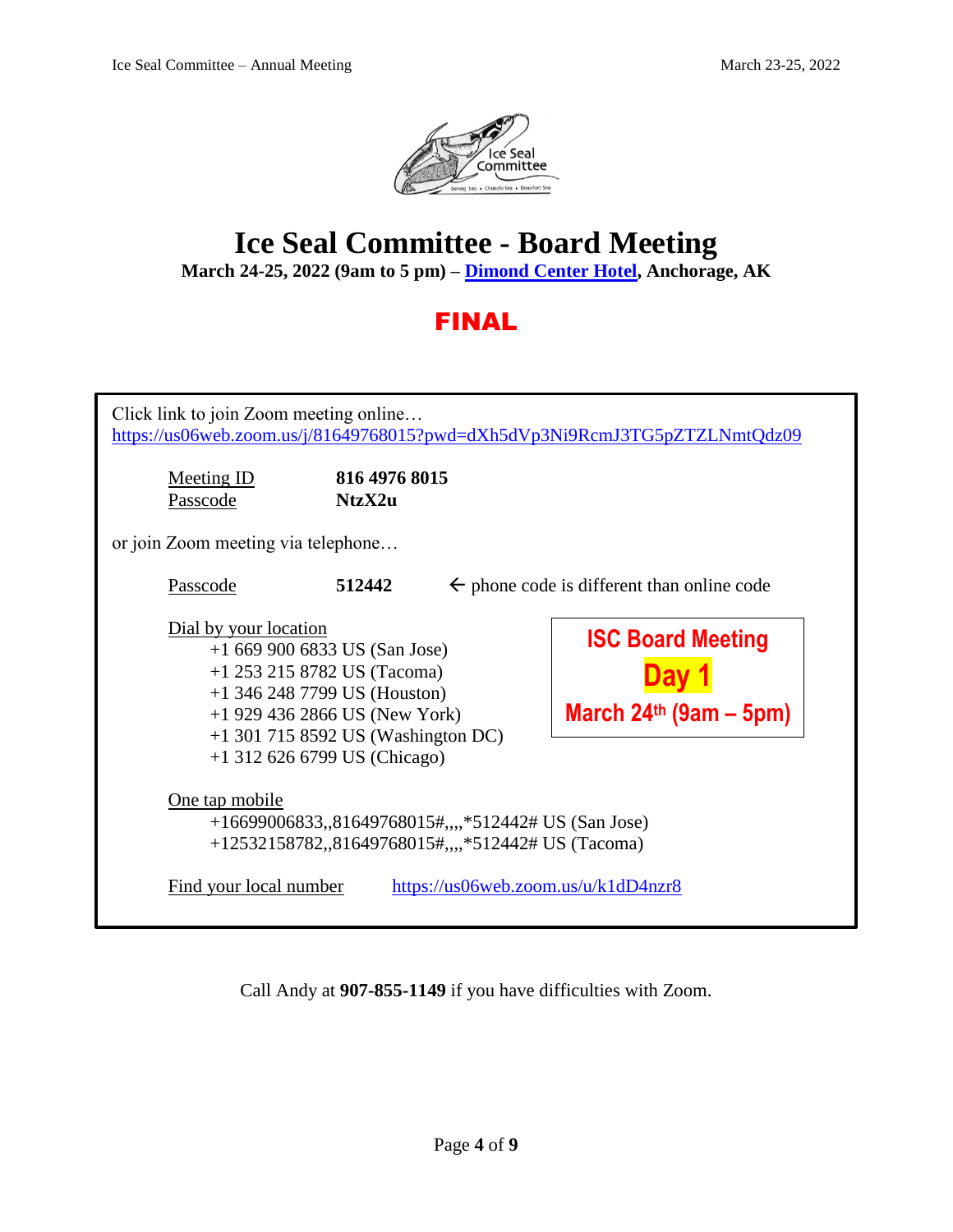

# **Ice Seal Committee - Board Meeting**

**March 24-25, 2022 (9am to 5 pm) – [Dimond Center Hotel,](https://www.dimondcenterhotel.com/) Anchorage, AK**

## FINAL

| Click link to join Zoom meeting online<br>https://us06web.zoom.us/j/89600738135?pwd=R2g1WjBwMDgvV2hkaWJrTDNybnNMUT09                                                                                                                  |                                                                 |  |                                                               |  |
|---------------------------------------------------------------------------------------------------------------------------------------------------------------------------------------------------------------------------------------|-----------------------------------------------------------------|--|---------------------------------------------------------------|--|
| <b>Meeting ID</b><br>Passcode                                                                                                                                                                                                         | 896 0073 8135<br>hs3as0                                         |  |                                                               |  |
| or join Zoom meeting via telephone                                                                                                                                                                                                    |                                                                 |  |                                                               |  |
| Passcode                                                                                                                                                                                                                              | 959830<br>$\leftarrow$ phone code is different than online code |  |                                                               |  |
| Dial by your location<br>$+1$ 346 248 7799 US (Houston)<br>$+16699006833$ US (San Jose)<br>$+1$ 253 215 8782 US (Tacoma)<br>$+1$ 312 626 6799 US (Chicago)<br>$+1$ 929 436 2866 US (New York)<br>$+1$ 301 715 8592 US (Washington DC) |                                                                 |  | <b>ISC Board Meeting</b><br>Dav 2<br>March $25th$ (9am – 5pm) |  |
| <u>One tap mobile</u><br>+13462487799,,89600738135#,,,,*959830# US (Houston)<br>+16699006833,,89600738135#,,,,*959830# US (San Jose)                                                                                                  |                                                                 |  |                                                               |  |
| Find your local number<br>https://us06web.zoom.us/u/kxMvye7e7                                                                                                                                                                         |                                                                 |  |                                                               |  |

Call Andy at **907-855-1149** if you have difficulties with Zoom.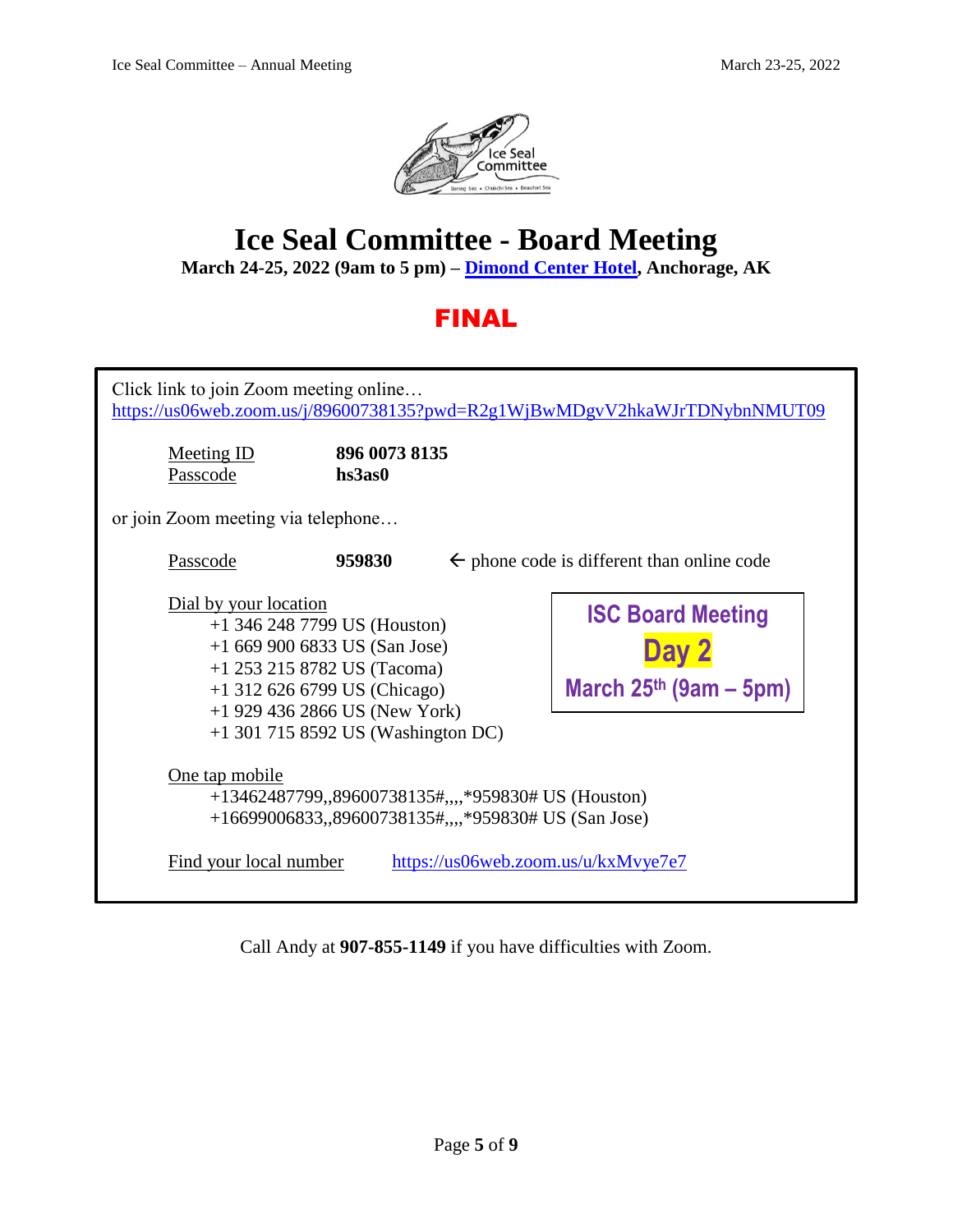

## **Ice Seal Committee - Board Meeting**

**March 24-25, 2022 (9am to 5 pm) – [Dimond Center Hotel,](https://www.dimondcenterhotel.com/) Anchorage, AK**

## FINAL

- 1. Call to Order  $(9 \text{ am})$  Billy Adams, *ISC Chair*
- **2. Invocation**
- **3. Roll Call** *[Quorum](https://www.iceseals.org/_files/ugd/a3b1bd_143ff9673e78494d9408f404229fc71a.pdf) for ISC Board Meeting = majority (6 members)*

| <b>Ice Seal Committee</b>                        |                        | <b>Virtual</b> | <b>Present</b> | <b>Absent</b> |
|--------------------------------------------------|------------------------|----------------|----------------|---------------|
|                                                  | Heidi Kritz            |                |                |               |
| <b>Bristol Bay Native Association</b>            | Sam Gosuk              |                |                |               |
|                                                  | Jennifer Hooper        |                |                |               |
| <b>Association of Village Council Presidents</b> | Albert Simon           |                |                |               |
|                                                  | <b>Brandon Ahmasuk</b> |                |                |               |
| Kawerak, Inc.                                    | Ben Payenna            |                |                |               |
|                                                  | Percy Ballot           |                |                |               |
| Maniilaq Association                             | Cyrus Harris           |                |                |               |
|                                                  | <b>Billy Adams</b>     |                |                |               |
| North Slope Borough                              | Joe Mello Leavitt      |                |                |               |
| $T_{\alpha}$                                     |                        |                |                |               |

**Total**

- **4. Introductions** & Meeting Logistics
- **5. Welcome remarks** Billy Adams & Jon Kurland **6. Approve agenda** 1.1 *Approve agenda* 1.1 *Approve agenda* 1.1 *Approve agenda* 1.1 *Approve agenda* 1.1 *Approve agents* 1.1 *Approve agents* 1.1 *Approve agents* 1.1 *Approve agents* 1.1 *Approve ag*
- **7. Approve Minutes** Ice Seal Committee
	- A. FY2020-21 ISC Board Meeting B. FY2020-21 Meeting #2 (virtual)
		-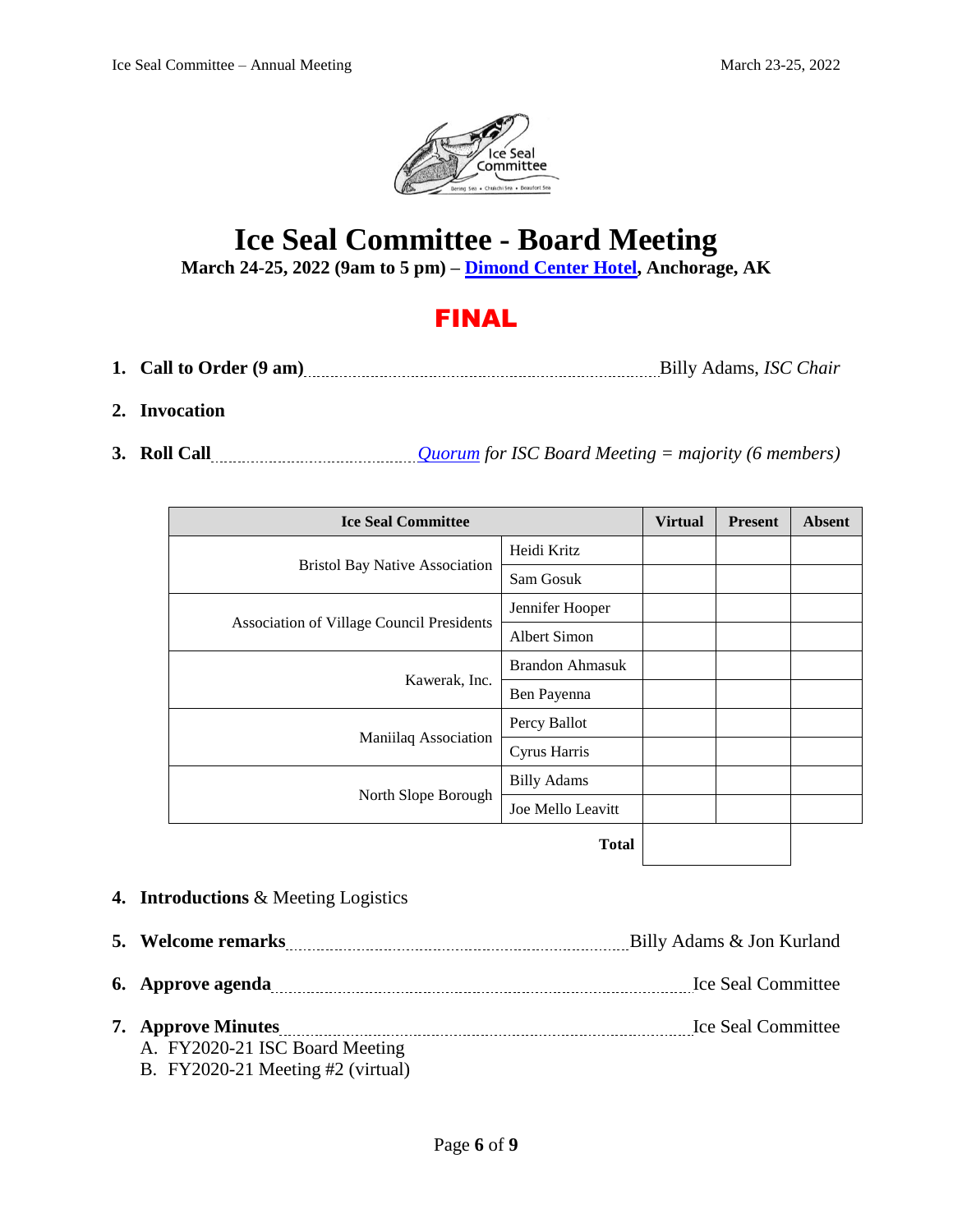| 8. | <b>Reports</b> | A. Report from ISC Chairman <b>Example 20</b> and 20 and 20 and 30 and 30 Adams                                                                                                                                                |                              |
|----|----------------|--------------------------------------------------------------------------------------------------------------------------------------------------------------------------------------------------------------------------------|------------------------------|
|    |                | B. Indigenous Sentinels Network [100] [2013] [2013] [2013] [2013] [2014] [2014] [2014] [2014] [2014] [2015] [2015] [2016] [2016] [2016] [2016] [2016] [2016] [2016] [2016] [2016] [2016] [2016] [2016] [2016] [2016] [2016] [2 |                              |
|    |                | C. Reports – Regional<br>1) Association of Village Council Presidents<br>2) Bristol Bay Native Association                                                                                                                     |                              |
|    |                | 3) Kawerak, Inc.                                                                                                                                                                                                               |                              |
|    |                | 4) Maniilaq Association                                                                                                                                                                                                        |                              |
|    |                | 5) North Slope Borough                                                                                                                                                                                                         |                              |
|    |                | D. Reports – Research<br>1) ADF&G<br>a) Ice seal research update<br>b) Recent publication (on behalf of Karyn Rode of USGS)                                                                                                    | Lori Quakenbush <sup>2</sup> |
|    |                |                                                                                                                                                                                                                                |                              |
|    |                | a. Update on MML Research 2020-21<br>b. Update on upcoming MML Research in 2022                                                                                                                                                |                              |
|    |                | 4) Long Marine Lab (UCSC) [10] Long Marine Lab (UCSC) [10] Marine Lab (UCSC) [10] Marine Lab (UCSC) [10] Marine Lab (UCSC) [10] Marine Lab (UCSC) [10] Marine Lab (UCSC) [10] Marine Lab (UCSC) [10] Marine Lab (UCSC) [10] Ma |                              |
|    |                | 5) North Slope Borough [100] Raphaela Stimmelmayr, Andy Von Duyke                                                                                                                                                              |                              |
|    |                | 6) Bearded Seals (NPR-A) ________________________ Michelle Fournet & Andy Von Duyke                                                                                                                                            |                              |
|    |                |                                                                                                                                                                                                                                |                              |
|    |                | 9. Unfinished Business                                                                                                                                                                                                         |                              |
|    |                | <b>10. New Business</b><br>A. ICC - CAO / Alaskan Inuit Food Sovereignty Initiative Manuscritt Vernae Angnaboogok                                                                                                              | Carolina Behe                |
|    |                | B. NSF Proposal – Stress and resiliency of northern pinnipeds in a rapidly                                                                                                                                                     |                              |

 $\overline{a}$ <sup>1</sup> Unfinished Business – Requested to present on Thursday morning due to scheduling

Amy Hirons, and Greg O'Corry-Crowe

 $2$  Requested to present on Friday morning due to travel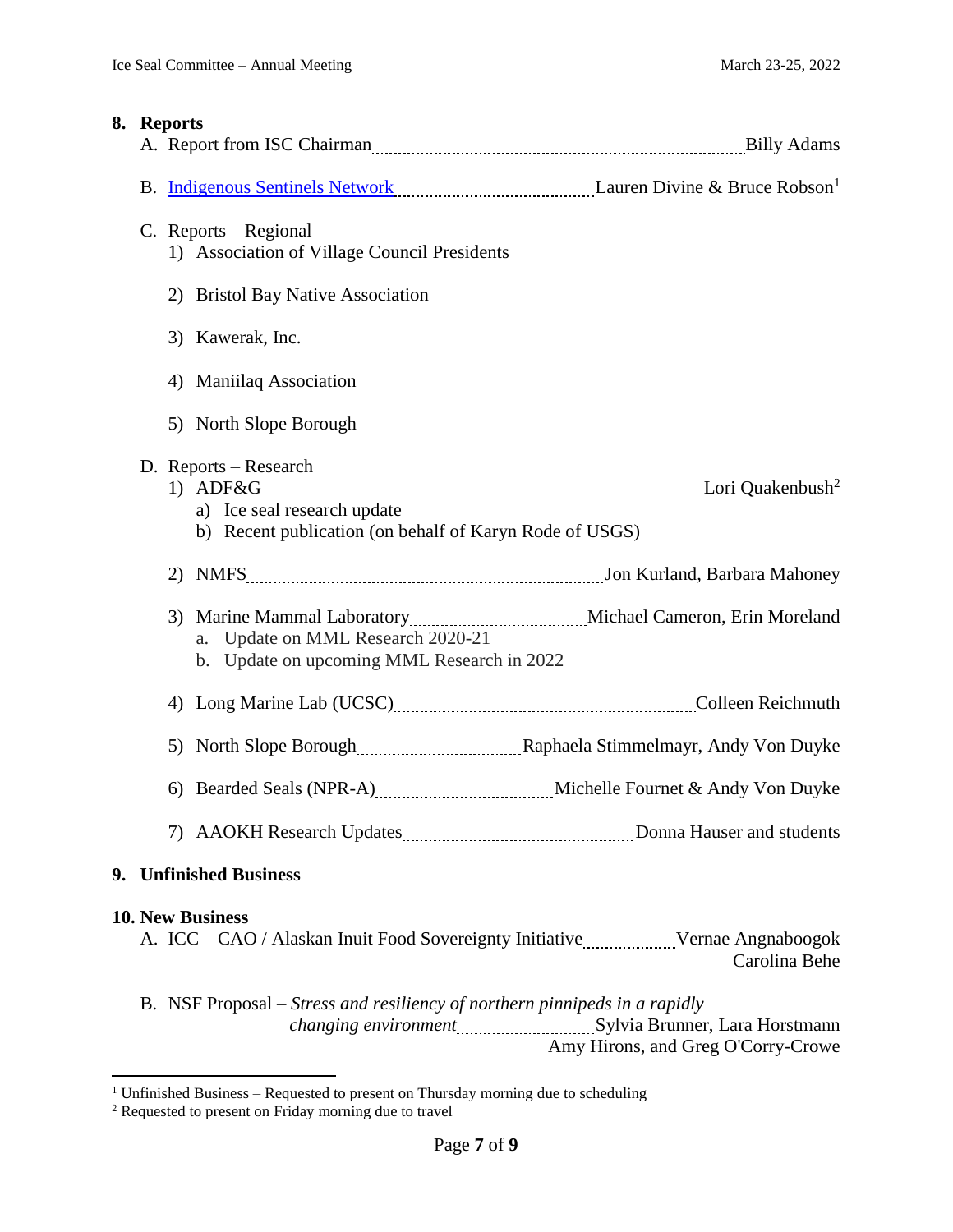C. Marine Mammal Commission Wicki Cornish & Mellisa Maktuayaq Johnson

### D. Elections

Offices up for election in 2022

| <b>Current Officers</b> | <b>End of Term</b>        |      |
|-------------------------|---------------------------|------|
| <b>Chair</b>            | <b>Billy Adams</b>        | 2022 |
| <b>Vice-Chair</b>       | <b>Jennifer Hooper</b>    | 2022 |
|                         | Sec./Treas.   Heidi Kritz | 2023 |

Elected offices (2022-2024)

| <b>Elected Officers</b> |  | <b>End of Term</b> |
|-------------------------|--|--------------------|
| Chair                   |  | 2024               |
| Vice-Chair              |  | 2024               |

- E. Next meeting dates
	- 1) 2022 Meeting #2 (virtual) <u>before</u> 30-Aug 2022
	- 2) 2023 Annual Meeting late-January strongly preferred \_\_\_\_\_**\_\_\_\_\_\_\_\_\_\_\_\_\_\_\_\_**

### **11. Adjourn Meeting**